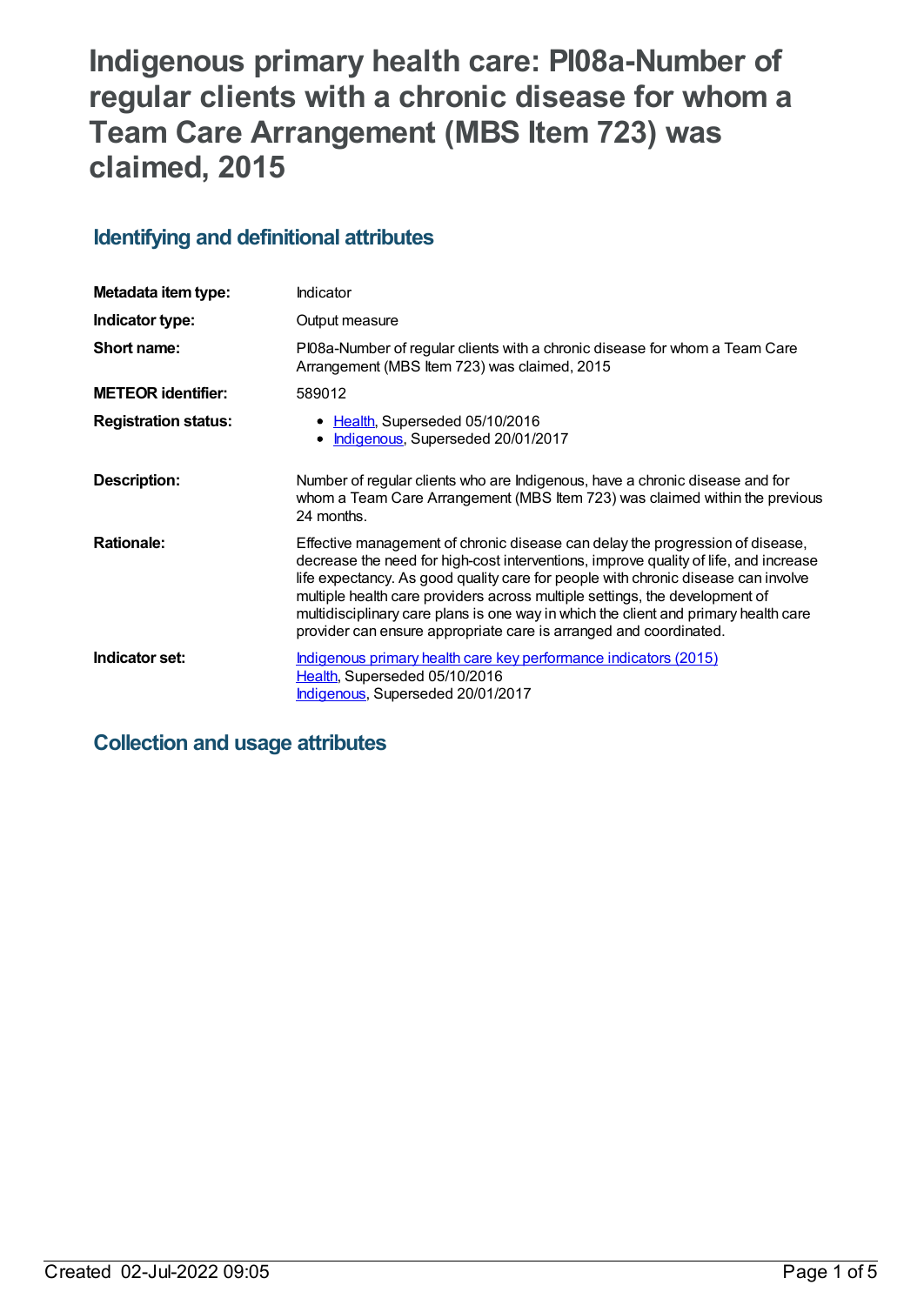| <b>Computation description:</b> | Count of regular clients who are Indigenous, have a chronic disease and for whom<br>a Team Care Arrangement (MBS Item 723) was claimed within the previous 24<br>months.                                                                                                                                                                                                                                                                                                                                                   |
|---------------------------------|----------------------------------------------------------------------------------------------------------------------------------------------------------------------------------------------------------------------------------------------------------------------------------------------------------------------------------------------------------------------------------------------------------------------------------------------------------------------------------------------------------------------------|
|                                 | 'Regular client' refers to a client of an OATSIH-funded primary health care service<br>(that is required to report against the Indigenous primary health care key<br>performance indicators) who has an active medical record; that is, a client who has<br>attended the OATSIH-funded primary health care service at least 3 times in 2<br>years.                                                                                                                                                                         |
|                                 | Team Care Arrangement (MBS Item 723): The Chronic Disease Management<br>(CDM) Medicare items on the Medicare Benefits Schedule (MBS) enable GPs to<br>plan and coordinate the health care of patients with chronic or terminal medical<br>conditions, including patients with these conditions who require multidisciplinary,<br>team-based care from a GP and at least two other health or care providers (DoH<br>2014). Team Care Arrangements, for the purpose of this indicator, are defined in<br>the MBS (Item 723). |
|                                 | Presented as a number.                                                                                                                                                                                                                                                                                                                                                                                                                                                                                                     |
|                                 | Calculated separately for each chronic disease type:                                                                                                                                                                                                                                                                                                                                                                                                                                                                       |
|                                 | A) Type II diabetes                                                                                                                                                                                                                                                                                                                                                                                                                                                                                                        |
|                                 | Exclude Type I diabetes, secondary diabetes, gestational diabetes mellitus (GDM),<br>previous GDM, impaired fasting glucose, impaired glucose tolerance.                                                                                                                                                                                                                                                                                                                                                                   |
|                                 | B) Cardiovascular disease                                                                                                                                                                                                                                                                                                                                                                                                                                                                                                  |
|                                 | C) Chronic obstructive pulmonary disease                                                                                                                                                                                                                                                                                                                                                                                                                                                                                   |
|                                 | D) Chronic kidney disease                                                                                                                                                                                                                                                                                                                                                                                                                                                                                                  |
|                                 | At this stage, this indicator is only calculated for Type II diabetes as currently this<br>is the only relevant chronic disease type with an agreed national definition.                                                                                                                                                                                                                                                                                                                                                   |
| <b>Computation:</b>             | Numerator only                                                                                                                                                                                                                                                                                                                                                                                                                                                                                                             |
| Numerator:                      | Calculation A: Number of regular clients who are Indigenous, have Type II diabetes<br>and for whom a Team Care Arrangement (MBS Item 723) was claimed within the<br>previous 24 months.                                                                                                                                                                                                                                                                                                                                    |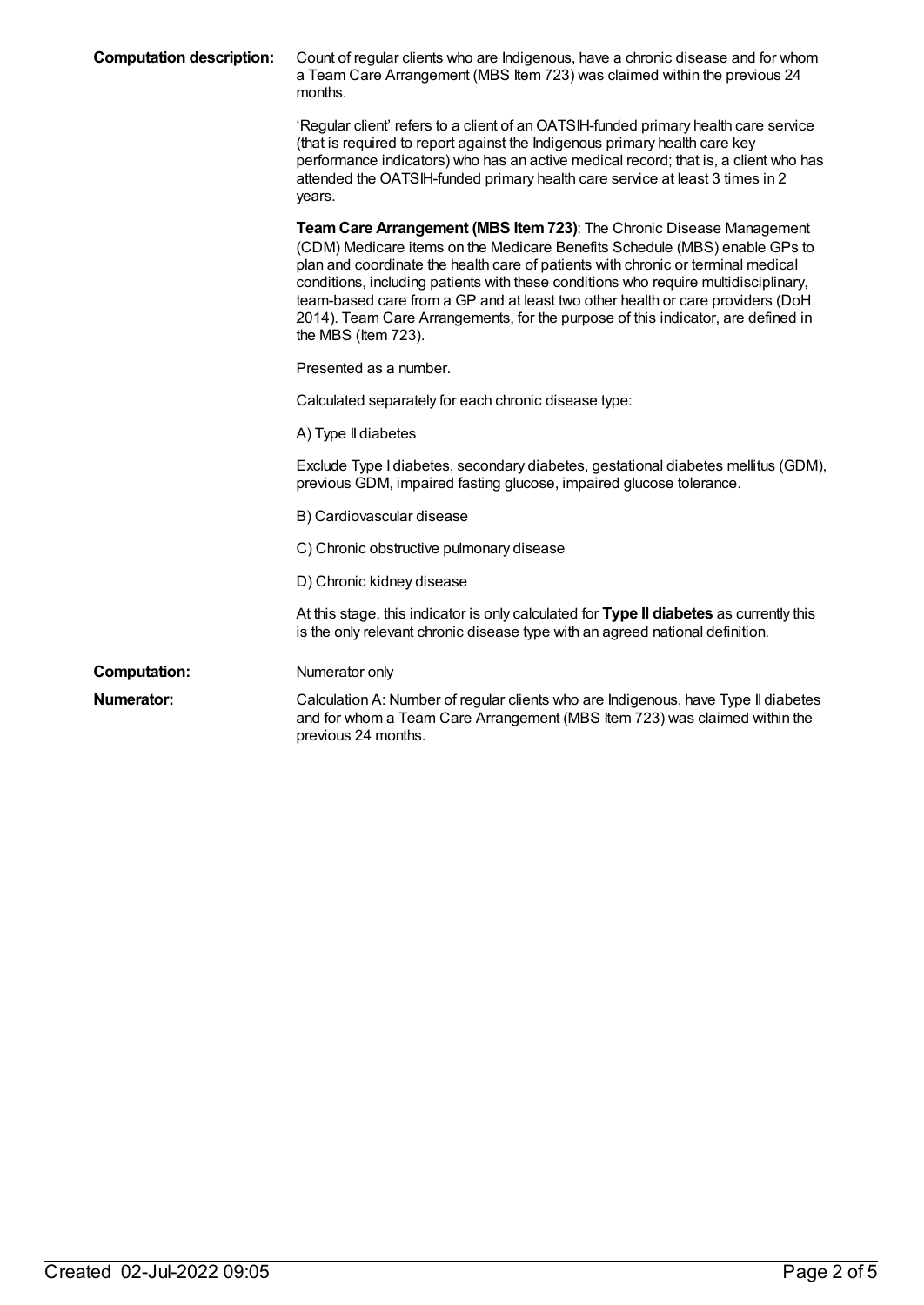[Person—diabetes](https://meteor.aihw.gov.au/content/270194) mellitus status, code NN

**Data Source**

[Indigenous](https://meteor.aihw.gov.au/content/430643) primary health care data collection

**NMDS / DSS**

[Indigenous](https://meteor.aihw.gov.au/content/585036) primary health care DSS 2015-17

**Guide for use**

Type II diabetes only.

#### **Data Element / Data Set**

[Person—Indigenous](https://meteor.aihw.gov.au/content/291036) status, code N

**Data Source**

[Indigenous](https://meteor.aihw.gov.au/content/430643) primary health care data collection

**NMDS / DSS**

[Indigenous](https://meteor.aihw.gov.au/content/585036) primary health care DSS 2015-17

#### **Data Element / Data Set**

[Person—regular](https://meteor.aihw.gov.au/content/436639) client indicator, yes/no code N

**Data Source**

[Indigenous](https://meteor.aihw.gov.au/content/430643) primary health care data collection

**NMDS / DSS**

[Indigenous](https://meteor.aihw.gov.au/content/585036) primary health care DSS 2015-17

### **Data Element / Data Set**

[Person—Team](https://meteor.aihw.gov.au/content/504991) Care Arrangement (MBS Item 723) indicator, yes/no code N

**Data Source**

[Indigenous](https://meteor.aihw.gov.au/content/430643) primary health care data collection

**NMDS / DSS**

[Indigenous](https://meteor.aihw.gov.au/content/585036) primary health care DSS 2015-17

#### **Disaggregation:** 1. Sex:

a) Male

b) Female

2. Age: a) 0-4 years b) 5-14 years c) 15-24 years d) 25-34 years e) 35-44 years f) 45-54 years g) 55-64 years h) 65 years and over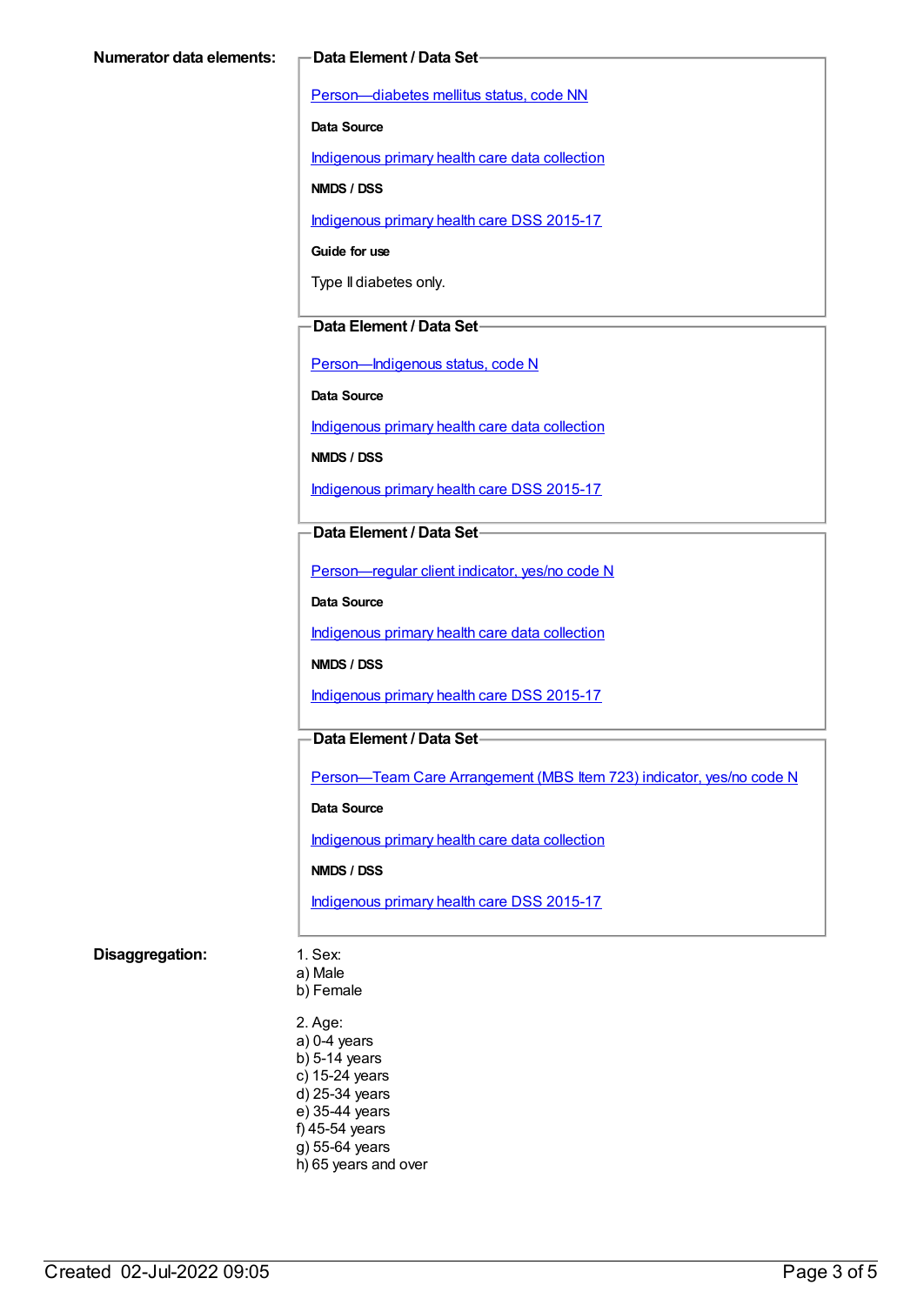#### **Data Element / Data Set**

[Person—sex,](https://meteor.aihw.gov.au/content/287316) code N

**Data Source**

[Indigenous](https://meteor.aihw.gov.au/content/430643) primary health care data collection

**NMDS / DSS**

[Indigenous](https://meteor.aihw.gov.au/content/585036) primary health care DSS 2015-17

## **Data Element / Data Set**

[Person—age,](https://meteor.aihw.gov.au/content/303794) total years N[NN]

**Data Source**

[Indigenous](https://meteor.aihw.gov.au/content/430643) primary health care data collection

**NMDS / DSS**

[Indigenous](https://meteor.aihw.gov.au/content/585036) primary health care DSS 2015-17

## **Representational attributes**

| <b>Indicator conceptual framework</b> |        |
|---------------------------------------|--------|
| Unit of measure:                      | Person |
| Data type:                            | Real   |
| <b>Representation class:</b>          | Count  |

| <b>Framework and</b> | Continuous |
|----------------------|------------|
| dimensions:          |            |

## **Data source attributes**

**Data sources: Data Source** [Indigenous](https://meteor.aihw.gov.au/content/430643) primary health care data collection **Frequency** 6 monthly **Data custodian** Australian Institute of Health and Welfare.

## **Accountability attributes**

|                      | <b>Further data development</b> / Further work is required to reach agreement on national definitions for other chronic |
|----------------------|-------------------------------------------------------------------------------------------------------------------------|
| collection required: | diseases including cardiovascular disease, chronic obstructive pulmonary disease                                        |
|                      | and chronic kidney disease.                                                                                             |

## **Source and reference attributes**

| <b>Submitting organisation:</b> | Australian Institute of Health and Welfare |
|---------------------------------|--------------------------------------------|
|                                 |                                            |

Department of Health